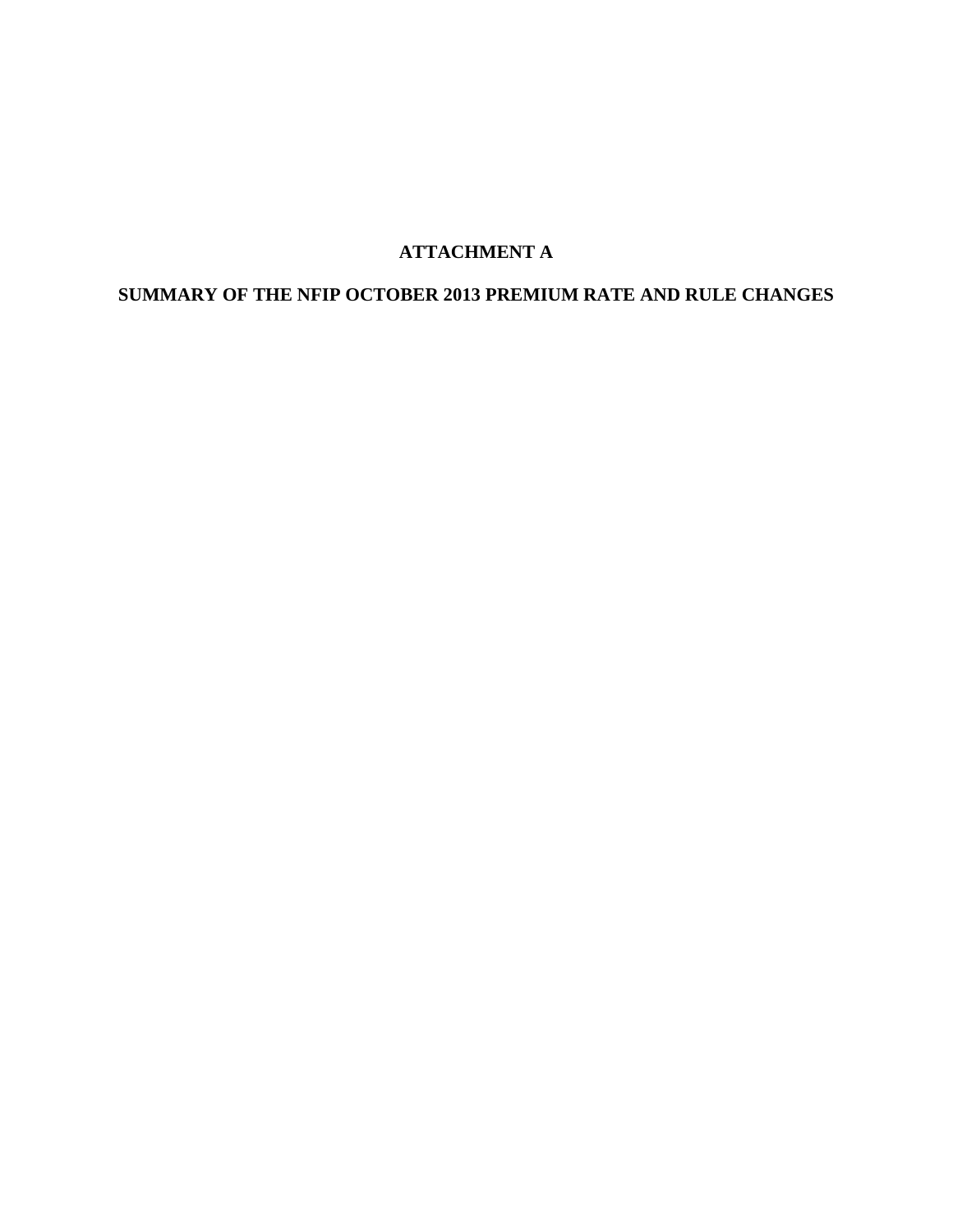#### **1. Premium Increases**

Premiums will increase an average of 10% for policies written or renewed on or after October 1, 2013. The average premium change by zone varies as described below. The premium for a particular policy may change more or less than the average change.

#### **BW 12 Changes**

- Reserve Fund: The changes below include the increase due to a 5% reserve fund assessment for all policies other than PRP policies.
- 25% increases for certain Pre-FIRM policies: Pre-FIRM increases (including the reserve fund assessment) include a 25% increase above the rates in effect when BW 12 was enacted for policies issued on:
	- o Non-primary (non-principal) residences (The first 25% increase was effective January 1, 2013. The next increase is effective January 1, 2014.),
	- o Severe Repetitive Loss (SRL) properties,
	- o Properties that have incurred flood-related damages in which the cumulative amount of NFIP claim payments exceeded the fair market value of the property (as a subset of SRL properties), and
	- o Business properties.
- **Federal Policy Fee**: The Federal Policy Fee is increasing from \$20 to \$22 for PRP policies and from \$40 to \$44 (or equivalent multiple for Residential Condominium Building Association Policies) for all other policies.
- **V Zones** (coastal high-velocity zones)

Rate increases are being implemented again this year as a result of the Heinz Center's Erosion Zone Study, which clearly indicates that current rates significantly underestimate the increasing hazard from steadily eroding coastlines.

- Post-FIRM V Zones: Premiums will increase 11%.
- Pre-FIRM V Zones: Premiums will increase 17%.
- **A Zones** (non-velocity zones, which are primarily riverine zones)
	- Post-FIRM A1-A30 and AE Zones: Premiums will increase 6%.
	- Pre-FIRM AE Zones: Premiums will increase 16% to reduce the amount of subsidy in our Pre-FIRM rates.
	- AO, AH, AOB, and AHB Zones (shallow flooding zones): Premiums will increase 6%.
	- Unnumbered A Zones (remote A Zones where elevations have not been determined): Premiums will increase 8%.
	- A99 Zones (approved flood mitigation projects, e.g., levees still in the course of construction) and AR Zones: Premiums will increase 9%.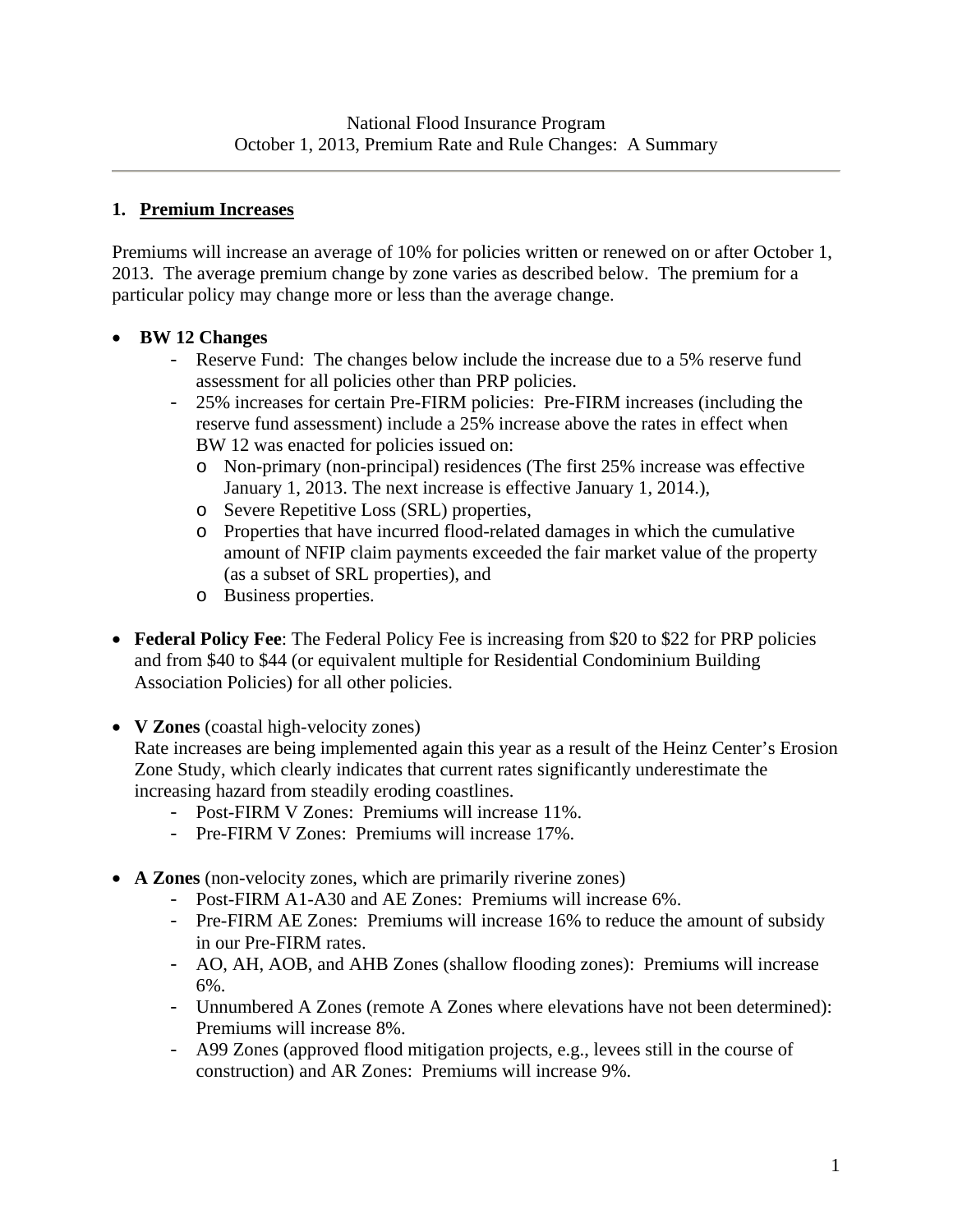- **X Zones** (zones outside the Special Flood Hazard Area)
	- Standard-Rated Policy: Premiums will increase 8%.
	- Preferred Risk Policy (PRP): Premiums will increase an average of 1%. This increase consists of:
		- o A 19% premium increase for policies written under the PRP Eligibility Extension.
		- o Less than 1% for all other PRP policies (i.e., for PRPs on buildings that are currently mapped outside the SFHA) due to the increase in the Federal Policy Fee. Premiums will remain unchanged.
- Other: Other than updates to Mortgage Portfolio Protection Program, Provisional, and Tentative rates, there are no additional changes (to ICC premiums, deductibles, etc.) that would affect the premium for an individual policy.

#### **2. Exclusion of Certain Properties from Receiving Subsidized Premium Rates (Renewals)**

Effective October 1, 2013, the NFIP will no longer allow renewals for certain Pre-FIRM buildings in a Special Flood Hazard Area (SFHA) or Zone D to receive subsidized premium rates (Table 2A). These properties previously received subsidized premium rates because they were built on or before December 31, 1974, or before the effective date of the initial Flood Insurance Rate Map (FIRM) published for the community. Effective October 1, 2013, renewals for the properties noted below will experience a premium rate increase up to 25 percent annually until such time as elevation data supplied on an Elevation Certificate (EC) indicates that the fullrisk premium rate is lower than the subsidized rates reflecting a 25-percent increase over the previous year. This change will affect the property types listed below:

#### **Severe Repetitive Loss (SRL) properties consisting of 1-4 family residences.**

The Rating section of the Flood Insurance Manual (FIM) contains a new rate table (Table 2C) for all new properties transferred to the NFIP Special Direct Facility (SDF) and renewal Pre-FIRM SRL properties in an SFHA and Zone D with an effective date on or after October 1, 2013. This table reflects a 25% increase over the premium rates previously applied to Pre-FIRM SRL properties.

#### **Properties that have incurred flood-related damage in which the cumulative amounts of NFIP flood insurance claim payments equaled or exceeded the fair market value of the property.**

This category of Pre-FIRM properties is considered a subset of all SRL properties. Therefore, SRL renewals for Pre-FIRM buildings in an SFHA and Zone D for all 1-4 family residences will be rated using the new rate table (Table 2C), as will other SRL properties. This new table will apply to all SRL renewal policies meeting the above criteria that are effective on or after October 1, 2013. This table reflects a 25% increase over the premium rates previously applied to Pre-FIRM properties.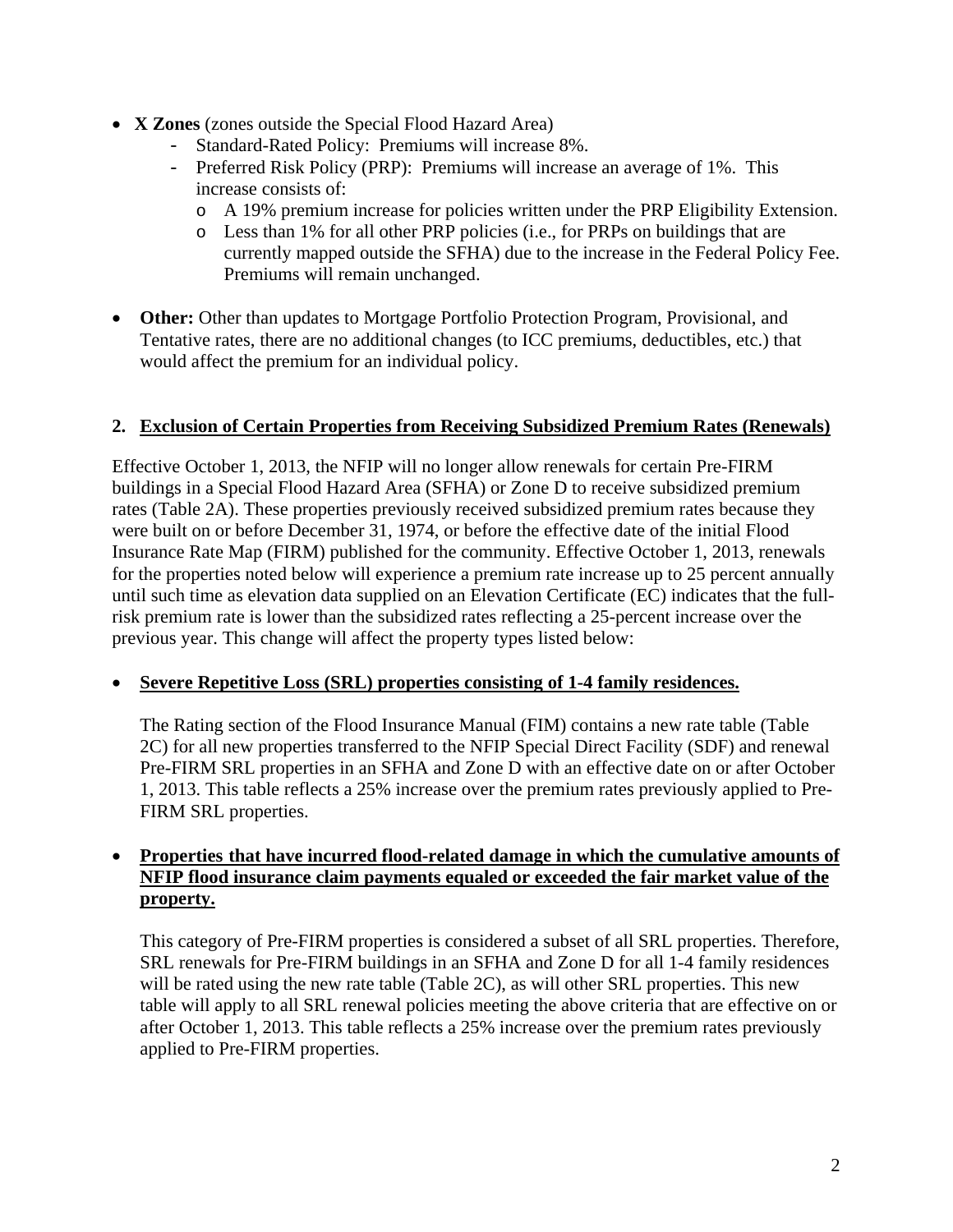#### **Business properties as described below.**

Business properties are part of the larger category of non-residential occupancy as defined by the NFIP. The NFIP defines rate classes by flood zone. The non-residential occupancy is a subset of policies in all existing rate classes. By increasing the non-residential occupancy category 25% in Table 2A, FEMA will ensure that all business properties are rated as required by the law. Until business properties have been defined by the rulemaking process, business properties will continue to be rated using non-residential premium rates from Table 2A.

Effective October 1, 2013, the Application form will include a new data element to capture whether the building is a business property or not. For the purpose of completing the Application, a business property is any non-residential building that produces income, or a building designed for use as office or retail space, or for wholesale, hospitality, or similar uses. Buildings that are permitted for residential use such as apartments, rental dwelling units, or churches are not considered business properties for the purpose of completing the Application.

#### **3. No Extension of Subsidy to New Policies or Lapsed Policies for Pre-FIRM Properties in SFHAs and Zone D (New Business)**

Effective October 1, 2013, the NFIP will no longer provide any extension of premium rate subsidy to new or lapsed Pre-FIRM properties/policies, which will be subject to full-risk rating. These properties will require an Elevation Certificate (EC) including photos in order to determine full-risk rating using the current FIRM. Tentative or provisional rates may be used for 1 year only until an EC is provided.

New business Pre-FIRM application submissions will use Post-FIRM rating procedures from the Rating section of the Flood Insurance Manual or the Specific Rating Guidelines depending on the elevation difference. Because there are no coverage limitations in an enclosure below the elevated floor of a Pre-FIRM building, such buildings must be rated as non-elevated buildings. New risk rating methods have been developed for these policies, and no variance documentation or Elevated Building Determination Form will be required. See Attachments B and E for details.

The implementation of Section 100205(B) of BW 12, codified at 42 U.S.C. § 4014(g), eliminates the NFIP grandfather rules for all new business Pre-FIRM structures receiving subsidized rates, except for Pre-FIRM structures that were built in compliance and have a construction date that is on or after the community's initial FIRM date and before January 1, 1975.

In addition, this provision does not impact policies issued under the existing PRP Eligibility Extension, as these policies are not subsidized.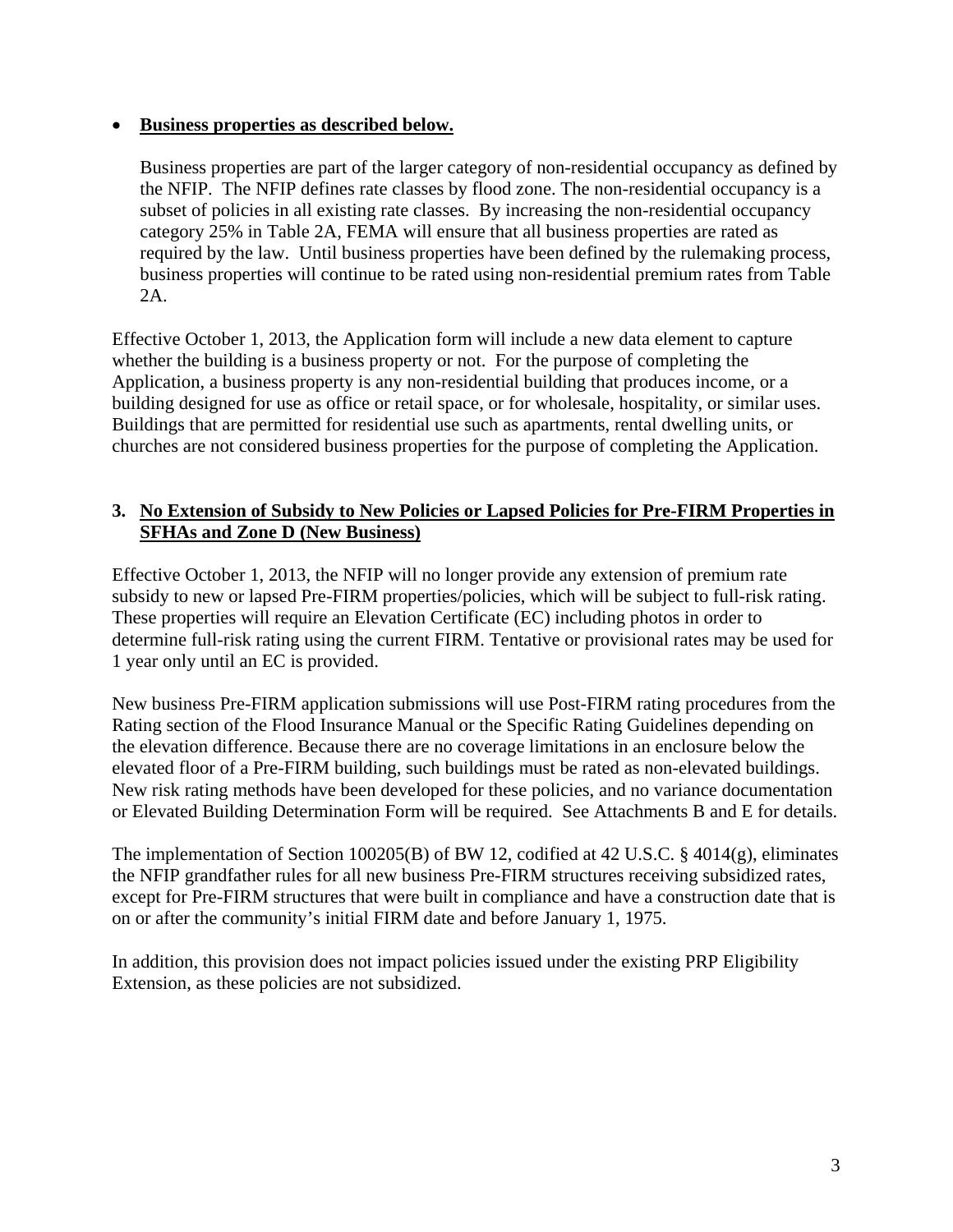The following Pre-FIRM properties/policies in SFHAs and Zone D are impacted:

- **Properties not insured by the NFIP as of the date of enactment of BW 12 (with a possible exception created by Section 100207 of BW 12).** 
	- Any application for a policy that is not a rollover, transfer, or rewrite and is effective on or after October 1, 2013, will be subject to full-risk rating.
	- Renewals of policies resulting from applications that were not rollovers, transfers, or rewrites that initially became effective on or after July 6, 2012, are subject to full-risk rating on the first renewal effective on or after October 1, 2013.

#### **Policies under the NFIP that have lapsed in coverage as a result of the deliberate choice of the policyholder.**

- A lapsed policy is any policy for which premium payment is received by the insurer after the 30-day grace period following the policy's expiration date. This provision will apply to Pre-FIRM subsidized policies that experience a lapse on or after October 1, 2013.
- Lapsed policies with reinstated coverage that became effective on or after October 4, 2012, and before October 1, 2013, are subject to full-risk rating on the first renewal effective on or after October 1, 2013.
- A lapsed Pre-FIRM subsidized policy cannot be reinstated on or after October 1, 2013, and loses eligibility for grandfather rules under "continuous coverage."
- A new application and an EC will be required. An exception will be made if a Pre-FIRM subsidized policy lapses due to community suspension. In that case, the policy may be written using subsidized rates if the application and premium are received by the insurer within 180 days of the community reinstatement date.

## **Properties purchased after the date of enactment of BW 12.**

- The Application form will include a new data element to record the property purchase date. This provision will not apply to gifts, transfers of ownership, or assignments to an estate or trust in which a purchase did not take place.
- The General Change Endorsement form will include a new data element to record an assignment due to purchase. Mid-term assignments due to purchase of Pre-FIRM properties in SFHAs and Zone D that were rated using subsidized rates will be subject to full-risk rating (pro rata) effective the date of purchase, using the current map information.
- Renewals of policies receiving subsidized rates and covering a property purchased on or after July 6, 2012, are subject to full-risk rating on the first renewal effective on or after October 1, 2013.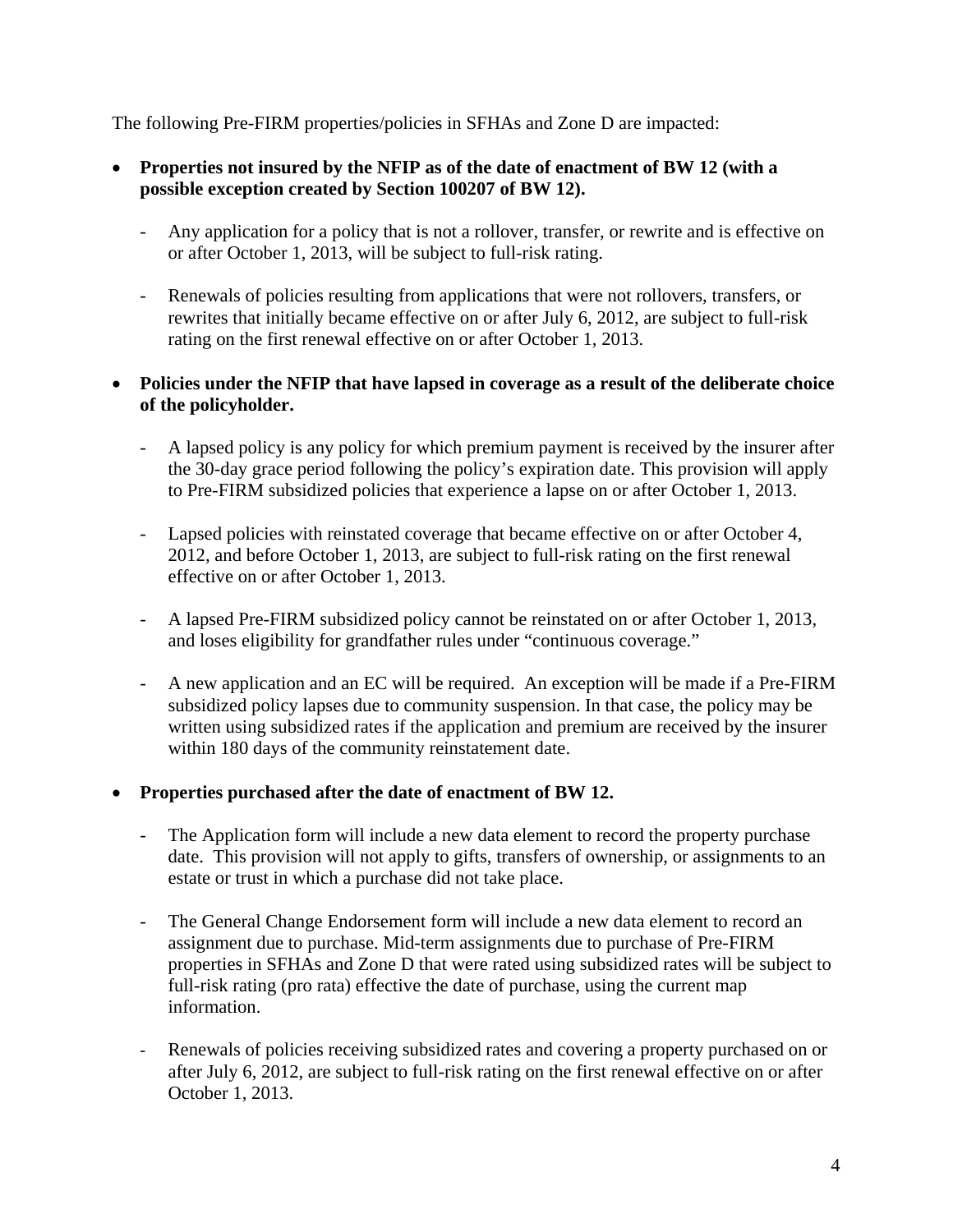#### **4. Policies under the PRP Eligibility Extension**

PRPs issued under the Eligibility Extension, where a map revision date newly mapping the property as being located in an SFHA was effective on or after October 1, 2008, will see annual increases averaging 20% beginning with new business and renewals effective on or after October 1, 2013. A new set of PRP rate tables will be provided for properties receiving the PRP Eligibility Extension. These policies must be issued or renewed using Risk Rating Method "Q".

Properties that are currently mapped in a B, C, or X Zone on the current FIRM and meet the loss eligibility requirements will continue to be issued or renewed using Risk Rating Method "7" and will be rated using the regular PRP rate tables.

## **5. Introduction of Reserve Fund**

In accordance with Section 100212 of BW 12, a Reserve Fund ratio will be applied to each NFIP policy, except PRPs and GFIPs, effective on or after October 1, 2013. Reserve Fund amounts will be part of the premium calculation for each policy; however, they will not be subject to WYO Company expense allowances, Unallocated Loss Adjustment Expenses, or NFIP Direct Servicing Agents' commissions. The Reserve Fund for policies effective on or after October 1, 2013, is 5% of the total premium.

# **6. Federal Policy Fee**

Effective October 1, 2013, the Federal Policy Fee will increase to \$44 for non-PRPs and to \$22 for PRPs.

## **7. Elimination of No Waiting Period Due to Lender Requirement**

The 30-day waiting period applies to a new application when the lender determines that a loan on a building in an SFHA that requires flood insurance does not have it.

## **8. NFIP Form Changes**

Changes have been made to the NFIP Flood Insurance Application, General Change Endorsement, Preferred Risk Policy, and Cancellation Forms. The previous versions of these forms will expire on August 31, 2013. The revised forms now incorporate certain data elements required for the effective implementation of the provisions of BW 12. Further guidance on these new requirements will be provided in the relevant sections of the Flood Insurance Manual. See Attachment D for more details.